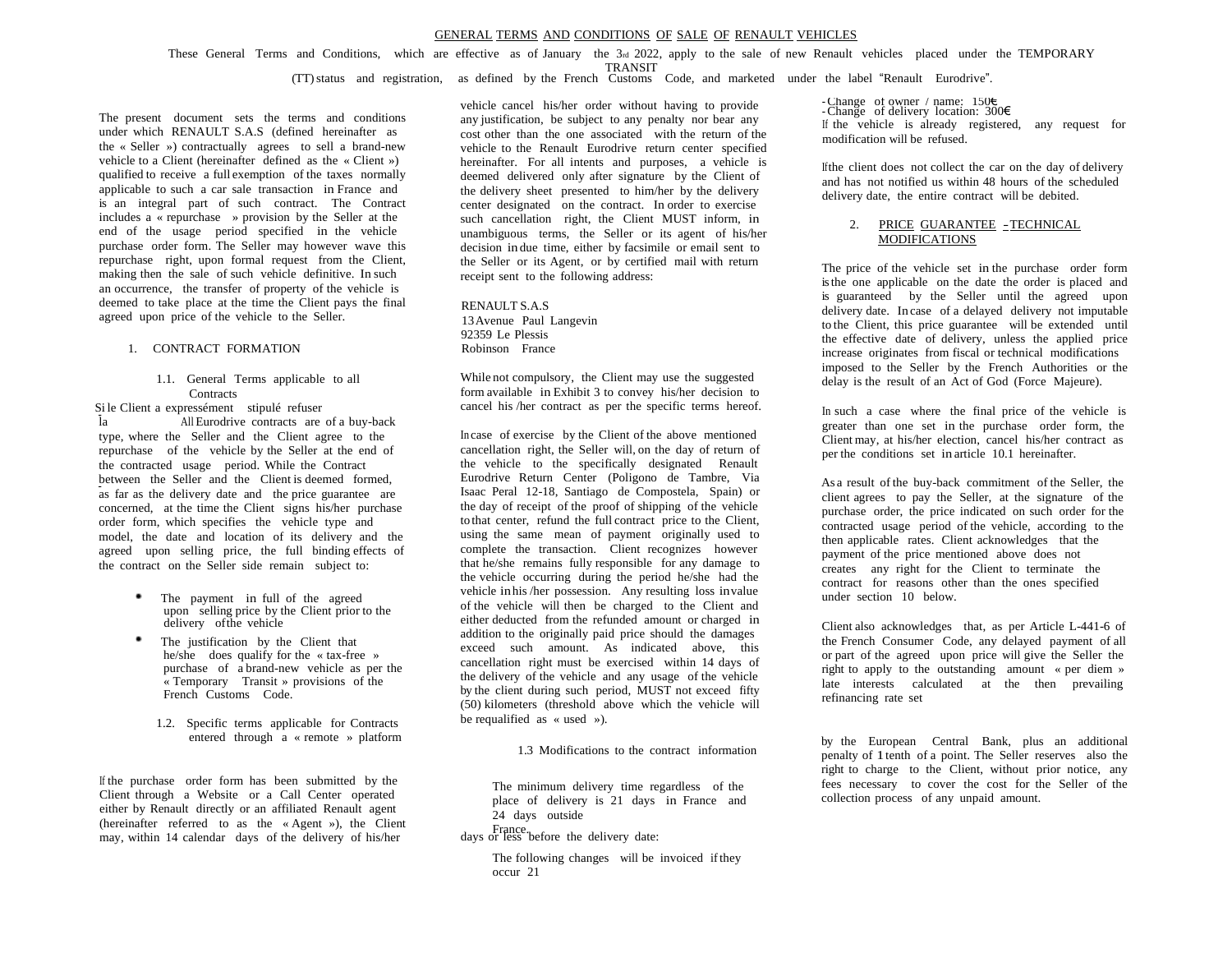These General Terms and Conditions, which are effective as of January the 3rd 2022, apply to the sale of new Renault vehicles placed under the TEMPORARY TRANSIT (TT) status and registration, as defined by the French Custom

The transfer of property of the vehicle is suspended until full payment has been received by the Seller (article 2367 of the French Civil Code). The transfer of the risks however remains effective at the time the delivery, as defined in section 3 hereunder, is taking place.

### 3. DELIVERY

The Seller will deliver the vehicle and the client will take delivery of such vehicle as per the terms agreed upon in the purchase order. In case of <sup>a</sup> delay in the delivery resulting from an event qualifying as an Act of God and affecting either the Seller or the Client, the date of delivery will be deemed pushed by a number of days equal to the duration of such event.

In order to obtain the release of the vehicle, the Client must present to the Delivery Center staff, a valid identification document (e.g. passport) and a copy of his/her Eurodrive purchase order. In case of physical absence of the client on the day of delivery, the vehicle may be released to any of the other drivers qualified as per the rules of the Eurodrive Program, provided such driver can present a copy of the passport of the Client, a power of attorney signed by the client and authorizing such delivery, and a copy of the purchase order.

As a result of the special terms and conditions under which Eurodrive vehicles are registered and used in France:

- The Vehicle can only be delivered to the Client, who is the person designated as the owner on the vehicle registration's card (Carte Grise), and after validation by the French Customs Authority of the qualification of such Client to receive the tax-free benefit associated with the Eurodrive Program
- The Client hereby agrees to immediately inform the French Custom Authorities of any change in his/her status occurring during the period of validity of the contract and which may render him/her no longer qualified for the tax-free benefit mentioned above.
- The client hereby recognizes that he/she is fully responsible for his/her compliance with all local traffic and road usage rules and regulations, including for example mandatory stickers required by local authorities in France or in Europe, to enter certain areas with the vehicle.

As mentioned above, the client must take delivery of the vehicle as per the terms stated in the purchase order form, unless otherwise agreed to by both parties. These terms specify the date, time and location of such delivery. Renault cannot be held responsible for a missed delivery due to the non-compliance of the Client with those terms. Client acknowledges and recognizes the right of Renault, in such <sup>a</sup> missed delivery situation due to the client's default, to rescind the contract as per the conditions set in article 10.2 hereinafter.

Should the lack of delivery be due to the Seller (except if caused by an Act of God event), and the Seller is unable to offer the Client a replacement solution of «mobility », the Client will be entitled to a resiliation of the contract, as per the conditions set in article 10.2 below,

Such a replacement solution of « mobility » will be deemed offered upon the provision by the Seller to the Client of <sup>a</sup> rental vehicle of at best equivalent incategory to the one specified in the purchase order form, subject to availability at the time and location of the missed delivery.

Such provision of a replacement vehicle, even of a lower category, shall not entitle the Client to any compensation. The Seller and the Client must agree to the terms of usage of the replacement vehicle, and in particular the countries in which such vehicle is allowed to be driven. All expenses exposed by the client in relation to the usage of this replacement vehicle and not pre-authorized by the Seller will remain the responsibility of the Client (e.g. additional insurance coverage). The replacement vehicle will need to be returned by the client as per the terms agreed upon by the parties and with a full tank of gas.

#### 4. INSURANCE

All Eurodrive vehicles are covered under a fully comprehensive insurance policy with no deductible. Such coverage becomes effective the day of delivery ofthe vehicle and expires at midnight on the day of return of such vehicle as set in the contract. A summary of this Eurodrive insurance coverage is available in Exhibit 1 to these General Terms and Conditions of Sale. Countries currently covered by the Eurodrive insurance policy are: Andorra, Austria, Belgium, Bosnia and Herzegovina, Bulgaria, Cyprus (Greek part), Croatia, Czech Republic, Denmark, Estonia, Finland, Metropolitan France, Germany,

Gibraltar, Greece, Hungary, Ireland, Iceland, Italy, Latvia, Liechtenstein, Lithuania, Luxembourg, Macedonia, Malta, Monaco, Montenegro, Netherlands, Norway, Poland, Portugal, Romania, San Marino, Serbia, Slovakia, Slovenia, Spain, Vatican. Please note that a driving limitation of 90 days maximum, counted from the date of entry in the country, applies to all visitors to Portugal.

#### 5. EURODRIVE ROAD ASSISTANCE

The Client and all his/her passengers transported at no cost to them and within the limitations set on the vehicle registration card, are entitled to receive the benefits of the Eurodrive Road Assistance program and the related services as per the conditions described in Exhibit 2.

### 6. REPURCHASE OF THE VEHICLE BY THE **SELLER**

Eurodrive standard sale contracts include a repurchase right by the Seller at the end of the usage period. Unless this right of repurchase is waived by the Seller at the Client's request, such Client, must sell the Vehicle back to the Seller, and return it at the end of the term specified in the Contract, at the location agreed upon by the parties. Upon such return, the Seller will inspect the Vehicle and determine ifsuch vehicle bears signs of unusual wear and tear.

The price specified in the Contract for the usage period of the vehicle corresponds to the difference between the sale price of such vehicle and its pre-set value on the return (buy-back) date. There is therefore no additional financial consideration to be provided by any of the parties to the other<br>the provided by any of the parties to the other<br>upon completion of the return of the vehicle other upon completion of the return of the vehicle other<br>than for charges which may be due for changes<br>made to the initialagreement or repairs required on the vehicle for reasons not covered either by the manufacturer warranty or the Insurance policy. made to the initial agreement or repairs required on

6.1 Return and Reconditioning of the Vehicle

The Seller will buy-back the Vehicle from the Client on the return date specified in the Contract, provided that all the conditions listed below are fully complied with: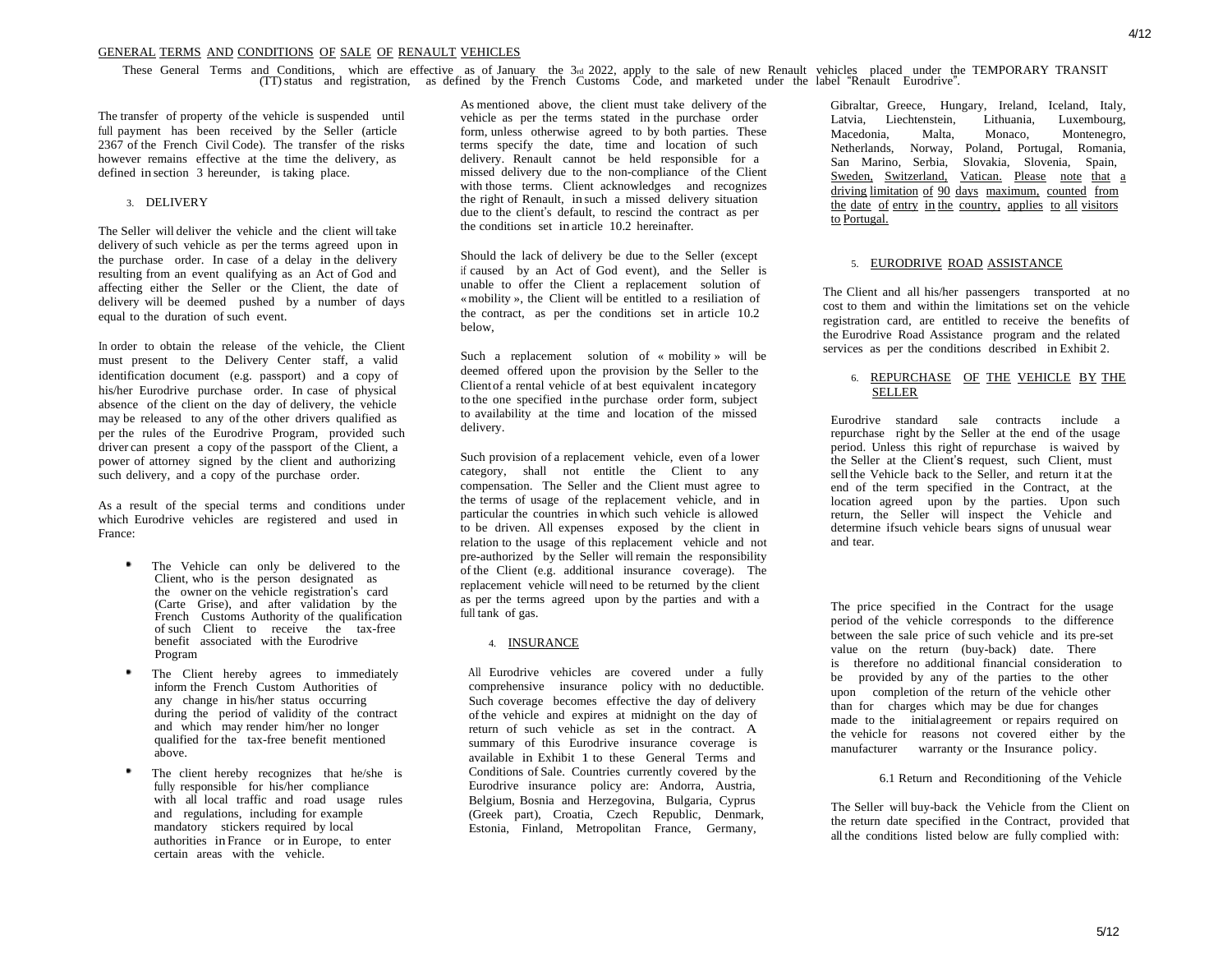These General Terms and Conditions, which are effective as of January the 3rd 2022, apply to the sale of new Renault vehicles placed under the TEMPORARY TRANSIT (TT)status and registration, as defined by the French Customs Code, and marketed under the label "Renault Eurodrive".

- The Vehicle is returned to the Seller or to any person designated by him for this purpose, no later than on the contracted date of return and at the location specified in the contract, clean and in good mechanical and body conditions.
- The Client has carefully complied with all the instructions specified in the manufacturer's service booklet;
- The Client pays the estimated cost of repair that is communicated to him/her by the Seller, for any damage which may Seller, for any damage which may<br>have been noticed during the above-<br>mentioned inspection of the Vehicle and is<br>the vehicle and is mentioned inspection of the Vehicle and is<br>not covered under the terms of the insurance policy referred to in section 4 above.
- The Client signs the return sheet and returns the following items to the Seller or any person designated by him for this purpose:
	- Registration certificate of the Vehicle,
	- European accident report form.
	- Both sets of keys of the Vehicle,
	- ٠ GPS SD card, if applicable
	- Vehicle user's manual and service booklet
	- ٠ Safety kit (reflective jacket) and warning triangle.

IMPORTANT NOTE: No Vehicle can be considered as returned without its registration certificate

> 6.2 Additional Costs which may be charged to the Client by the Seller

The Client is fully responsible for:

In the case of abandonment of the vehicle, which means returning a vehicle outside a Renault Eurodrive-approved return centre, the following costs will be charged to the customer:

- Ifthe vehicle is abandoned inthe same city as the return centre initially planned, the customer will be invoiced for all the actual costs incurred by the delivery, in addition to the other costs (parking, storage, etc...) established by Renault Eurodrive.

- In addition to these actual costs, if the vehicle is abandoned in any other place, the customer will have to pay <sup>a</sup> fixed penalty of

500€ ifthe vehicle is in France, and 1500€ if the vehicle is out of France.

- All costs associated with any parking tickets, traffic violations fines and/or any kind of penalties levied on the Seller by Authorities and paid by the Seller on behalf of the Client. Seller reserves the right to provide the contact information of the Client to the relevant authorities for further charges when warranted.
- Contract extension costs at current rate

In consideration of the above, the Client hereby authorizes the Seller to use the bank details (Credit Card information in particular) he/she provided at the time of signature of the purchase order and to debit his/her account in case of non-payment of such additional charges on or before the return date, and in particular, but not limited to, charges pertaining to:

- The cost of cleaning  $(100\epsilon)$  and/or repairs of damages to the vehicle not covered by the manufacturer warranty or the insurance policy
- Additional days of use of the vehicle not part of an authorized contract extension  $(100\%$  surcharge of the contract extension rates)
- The costs ifany related to the modification of the originally contracted Return Center.
- The replacement cost of any item found missing at time of return (e.g. key, safety kit, etc.),
- All fines or penalties known but not yet paid by the Client

6.3 Early Returns and Extensions

## a. Early Return

The Client may, with the Seller'<sup>s</sup> written consent, return the vehicle before the return date specified in the contract. Unused days willthen be refunded based on the originally contracted rates, after a deduction of <sup>10</sup> days. The first <sup>21</sup> days of the Contract are never refundable.

b. Late Return -Contract Extension

The Client may return the vehicle after the return date specified in the contract. Such contract extension

must however be formally authorized and approved by the Seller and the cost of each additional day will be charged to the Client at a set price which may be higher than the original contractual rate. All extensions require a pre-payment by the Client of the total number of additional days requested. The maximum number of days for which an extension can be granted is determined by the number of original days included in the contract and the last day of the validity of the registration certificate issued for the vehicle under the Temporary Transit status. Once purchased, extension days are never refundable.

NOTICE: As the vehicle insurance coverage expires at midnight on the return date set in the contract, any late return / extension not pre-approved by the Seller will render the client fully responsible for all damages caused to the vehicle or to a third-party vehicle during the unauthorized extension period.

## 7. CLIENT'S PURCHASE OPTION AT THE END OF THE ORIGINAL CONTRACT

The Client may exercise, up until 21 days before the expiration of his/her contract, his option to purchase the Vehicle permanently from the Seller. To exercise such option, the Client must:

- Be able to justify of a residential address in Metropolitan France.
- Contact the Eurodrive sales department at + 33 (0) 1 76 84 99 00
- Communicate to this department his Eurodrive Contract number as well as any other information deemed necessary by the sale agent who will be assigned to handle his/her request

The Seller will then communicate to the Client, within 48 hours, via e-mail or telephone, the proposed final purchase price of the Vehicle, including the cost of the new Registration Certificate which must be issued for the vehicle as it is switched from the special "Temporary Transit" status to the regular "France Registration" status. Should the Client agree to the purchase terms and elect to go ahead with the transaction, the Seller will assign <sup>a</sup> "used car "expert from its staff to manage the commercial transaction and carry out the administrative procedure for the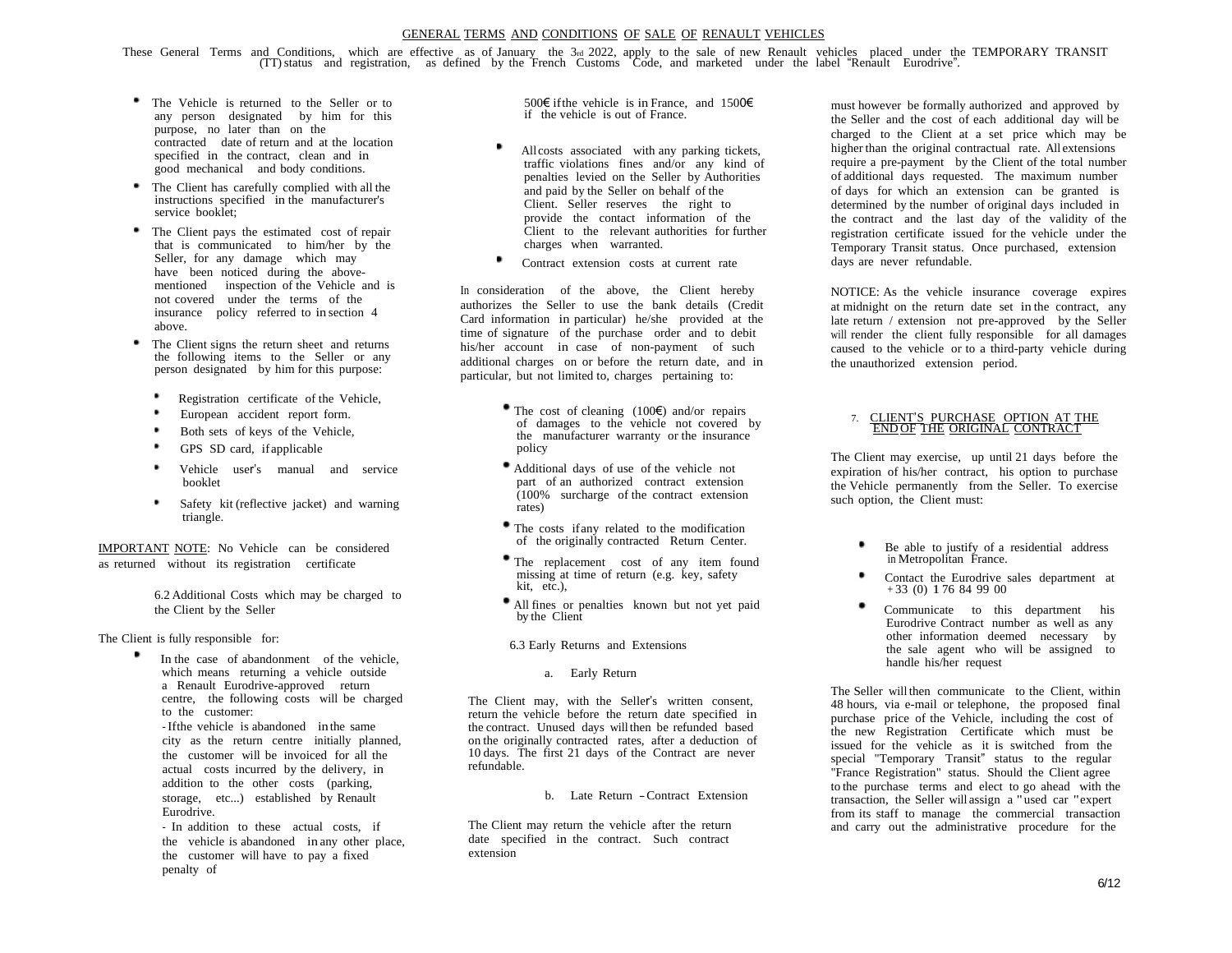These General Terms and Conditions, which are effective as of January the 3rd 2022, apply to the sale of new Renault vehicles placed under the TEMPORARY TRANSIT (TT) status and registration, as defined by the French Custom

## new registration.

Except in special cases, the Client does not need to get his/her vehicle inspected by the Seller before the finalization of the transaction, as he/she is buying the vehicle "as is". The Client must however secure, during the process, an insurance policy which will go into effect as soon as the Eurodrive Contract expires

# 8. LEGAL PROTECTION AND MANUFACTURER WARRANTY

### 8.1 Legal Protection

Any new Vehicle sold by the Seller and registered in metropolitan France is covered by the legal guarantee for hidden defects provided by Article 1641 and seq of the French Civil Code and by the legal guarantee of conformity of the goods sold to their description in the Sales Contract provided to all consumers by the dispositions of Article L. 217-4 and seq of the French "Consumer" Code.

- When a Client exercises a claim based on the legal guarantee against hidden defects withinthe context of Article 1641 and seq of the French Civil Code, he/she can choose between the cancellation of the sale or a reduction of the selling price in compliance with the dispositions of Article 1644 of the same Code.
- When a Client exercises a claim based on the legal guarantee of conformity, (i) he/she has a period of two years from the delivery ofthe vehicle to take action; (ii) he/she can choose between the repair and the replacement of the vehicle, subject however to the terms and conditions of Article L.217- 9 of the French Consumer Code, (iii) he/she is exempted from bringing the actual proof

of the vehicle non-compliance during the twenty-four months following the delivery of such vehicle as (iv) the legal guarantee of conformity applies regardless of any other commercial Guarantee which may be granted by the Seller.

## 8.2 Manufacturer's Warranty

All vehicles sold by the Seller are covered by a Contractual Guarantee (Manufacturer Warranty)

covering any duly observed defect on the Vehicle sold and is completed by an Anti-Corrosion Guarantee and <sup>a</sup> Paintwork Guarantee. The full details of such Warranties are available in the Maintenance and Warranty booklet remitted to the Client upon delivery of the vehicle.

## 9. AVAILABILITY OF PARTS

In conformity with the provisions of Article L. 111-4 of the French consumer code, itis hereby stated that the replacement parts required for the proper operation of the Vehicle object to the contract are available for sale for a period of ten years from the date of delivery of such Vehicle, except for the parts which become obsolete very quickly by nature (for example electronic parts) for which the manufacturer is committed to offer a repair solution to the Client in the event he becomes unable to provide such part during this 10 year period.

# 10. CONTRACT CANCELLATION, MODIFICATION AND RESILIATION

10.1 Contract Cancellation

Eurodrive contracts can be cancelled at any time under the provisions below. All cancellation requests must be made by the Client to the Seller or its Agent in writing. Upon processing of the cancellation, the Seller will refund the price paid by the Client after deduction of the cancellation charge, ifany:

a)Cancellation or modification of order before the delivery of the vehicle

In other cases, for any cancellation made no later than 21 days before the delivery date of the Vehicle,  $50\epsilon$ will be charged.

For any cancellation made between the 21st day before delivery and the same day as the delivery of the Vehicle, a fixed and definitive cancellation fee of 800  $\epsilon$  will be due to the Seller.

## b) Cancellation of order upon delivery

Asstated insection 1.2 above, incase of <sup>a</sup> reservation and payment performed online through <sup>a</sup> Call Center or <sup>a</sup> Website operated by Renault or its agents and affiliates, the Client has <sup>a</sup> right to cancel his /her reservation within 14 days of the actual delivery of his/her Vehicle. Should this right be exercised, and subject to the fulfillment by the Client of all the terms and conditions related to this right, the Contract will be automatically cancelled, and the price paid refunded to the Client in full.

## 10.2 Contract Résiliation

a) Resiliation by the Client

The Client can request the resiliation of his/her Contract and demand the full refund of the price paid, along with any applicable legal interests, in the following circumstances:

- Non-respect by the seller of the contracted delivery date (provided however that the Vehicle is not delivered between the mailing and the receipt of the letter referred to below).
- No replacement mobility solution was offered to the Client by the Seller

Such termination request by the Client must be made in writing via registered mail with return receipt sent to the Renault Eurodrive contact address as documented in the Eurodrive Travel booklet.

b) Resiliation by the Seller

The Seller can terminate the contract if:

- The Client did not pay full the price of the Vehicle on or before the delivery date. Inthis case the Seller is entitled to keep any deposit which may have been paid by the Client as part of the reservation order process.
- The Client failed to take delivery of the Vehicle he ordered (provided however that this delivery does not take place between the mailing and the receipt of the "resiliation" letter sent by the Seller to the Client at the contact address provided by such Client). In this case the Seller will be entitled to retain the full price amount paid by the Client as a compensation.

NOTICE: The resiliation of the contract implies the automatic and immediate termination of the insurance coverage of the vehicle.

11. PRIVACY POLICY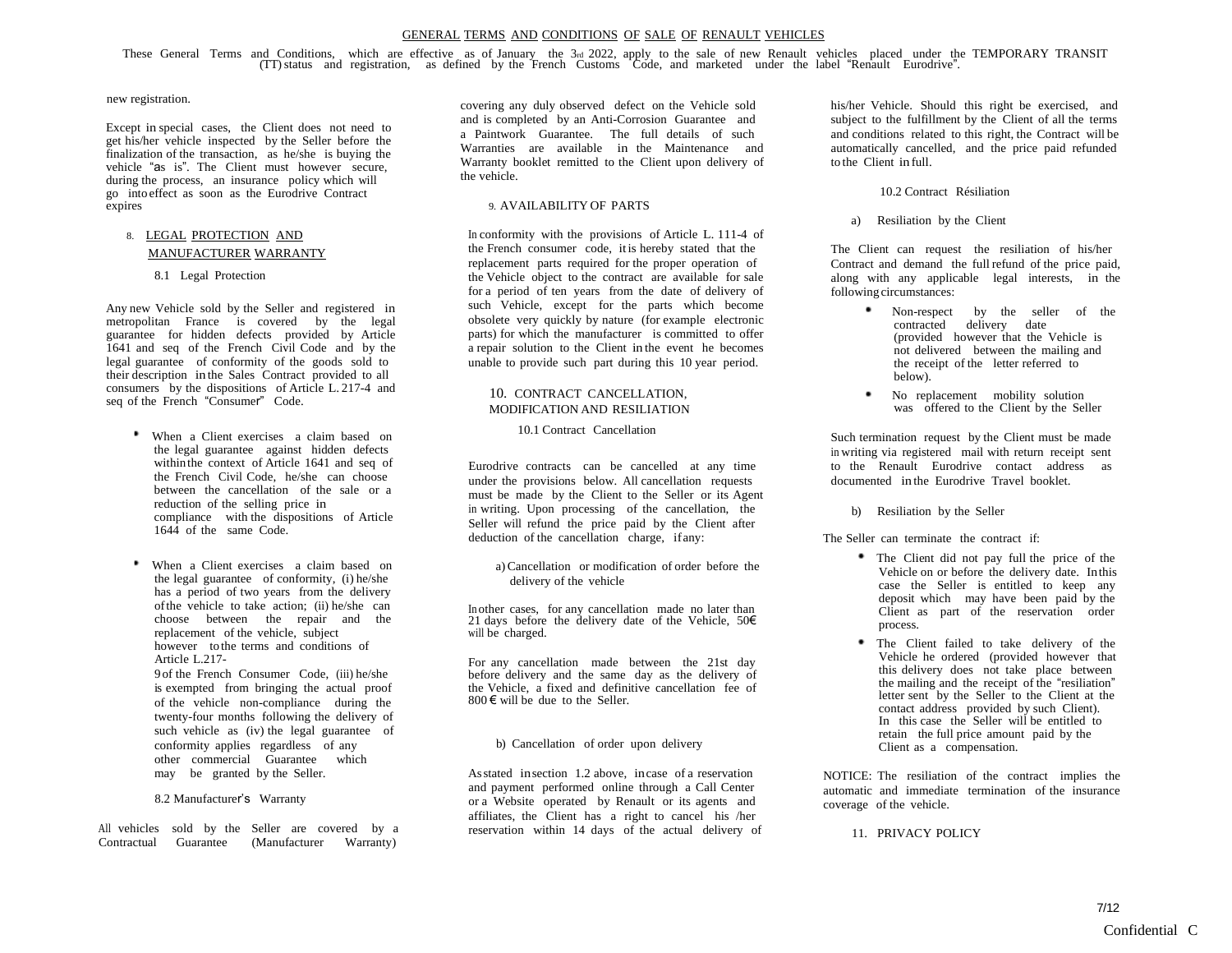These General Terms and Conditions, which are effective as of January the 3rd 2022, apply to the sale of new Renault vehicles placed under the TEMPORARY TRANSIT (TT) status and registration, as defined by the French Custom

The order processing and usage of the Vehicle can allow the Seller to collect certain "personal data" about the Client. Personal data is defined as data that directly or indirectly allows the identification of an individual. The collected data is considered and treated by the Seller, as personal data, as defined by the European and French regulations, and the Seller has the responsibility to handle this data in accordance with such regulations.

By signing this Contract, the Client recognizes and accepts that the proper usage of the Vehicle can accepts that the proper usage of the venicle can<br>require the collection and processing of his/her<br>personal data by the Seller, including, if necessary, the geo-localization of the client, for the purposes described below.

a) Usage of Personal Data

The personal data that is collected by the Seller from the Client as part of the purchase order process and during the usage of the Vehicle are essential to the management of the relationship between the Seller and the Client and in the provision by the Seller of certain services to the Client such as:

- Information on new generic services and products;
- Information on services which would benefit the client

based on his profile

- The capture of various technical information on the Vehicle operation;
- The provision of certain remote assistance services (door unlock, remote start…);

All the personal data obtained by the Seller on the Client is considered confidential and is handled and protected as such. The Seller must implement appropriate safety measures commensurate with the current state of the available technology to protect the personal data that he/she handles. All the information collected by the Seller are stored in secure servers. collected by the Seller are stored in secure servers.<br>The Client does acknowledge however that although the Seller implements all means possible to protect such personal data, the transmission of this data is being done over communication networks not always controlled by the Seller, making it impossible for the Seller to ensure that those communications are not Seller to ensure that those communications are not intercepted and, therefore, guarantee absolute data security. When connected services are accessed using a password, the Seller requests that the Client does not share the password with anyone and keeps

it confidential. The Client is responsible for his/her password and the preservation of confidential data from the later.

b) Retention of Personal Data

The personal data collected from the Client in relation to the use of the Vehicle will be retained for the entire duration of the contractual relationship, after which it will be destroyed or made anonymous. However, the data linked to geo-location will systematically be erased/made anonymous immediately after the delivery of the associated service.

c) Users of Personal Data

Anycollected personal data may be communicated to the Seller, its subsidiaries, the members of its commercial network, as well as to any third party who has <sup>a</sup> commercial relation with the Seller and is bound by a confidentiality agreement, whether located in or outside the European Union. The Seller may also communicate

this personal data to an authorized third party in the event that it is obligated to disclose such data due to a legal obligation or for the purpose of enforcing or securing this Contract. The Client has the right to securing this Contract. The Client has the right to<br>access the information collected on him/her through<br>the Seller's Customer Relationship Management **Services** 

d) Other driver's information

The Client is responsible, prior to the usage of the Vehicle by any other authorized user, for informing such user about:

- The collection and use of personal data;
- The possible geo-location of the Vehicle;
- The option of deactivating connected services.
	- e) Client's Rights

In compliance with the dispositions of Articles 38, 39 and <sup>40</sup> of the French "Information Technology and Liberties" Law no. 78-17 dated January 6, <sup>1978</sup> as modified by law no. 2004-801 dated August 6, 2004, the Client may, at any time and by simply providing a proof of identity, access and correct his/her personal data as well as oppose any processing of such data. Such access must be requested by contacting:

Service Relation Clientèle RENAULT SAS 92109 Boulogne-Billancourt Cedex

Since the regular uploading of his/her personal data can result in his/her geo-localization, the Client can request electronically the deactivation of this uploading process. The Customer can also reactivate this geo-localization under the same terms.

# 12. JURISDICTION AND DISPUTE RESOLUTION

EURODRIVE Contracts are exclusively subject to French law. In case of dispute between the Parties on the execution or the interpretation of the contract and/or of these General Terms and Conditions of Sale document, the Parties will attempt to resolve such dispute amicably.

Inthe absence of an amicable resolution between the Client and the Seller's Customer Relation Department, the Client may submit, at no cost to him/her, the unresolved dispute to a Mediator duly appointed by the French "Commission d'évaluation et de contrôle de la médiation de la consommation » in accordance with Article L615-1 of the French Consumer Code. Mediators having competency for matters related to the responsibility of Automobiles<br>Manufacturers and Automobiles Repair **Manufacturers** Professionals are listed hereafter:

- Médiator of the « Conseil National des Professions de l'Automobile » who can be reached by mail at 50 Rue Rouget de Lisle - 92158 Suresnes Cedex or electronically atwww.mediateur-cnpa.fr.
- Médiator of the Federation Nationale de l'Artisanat Automobile who can be reached by mail at Immeuble Axe Nord; 9-11 avenue Michelet, 93583 Saint Ouen Cedex or electronically at www.mediateur.fna.fr
- Médiator of the Manufacturer in charge of handling complaints involving its responsibility (issues pertaining to the product overall quality and the manufacturer services) who can be reached by mail at Médiation Cmfm, 21 rue

8/12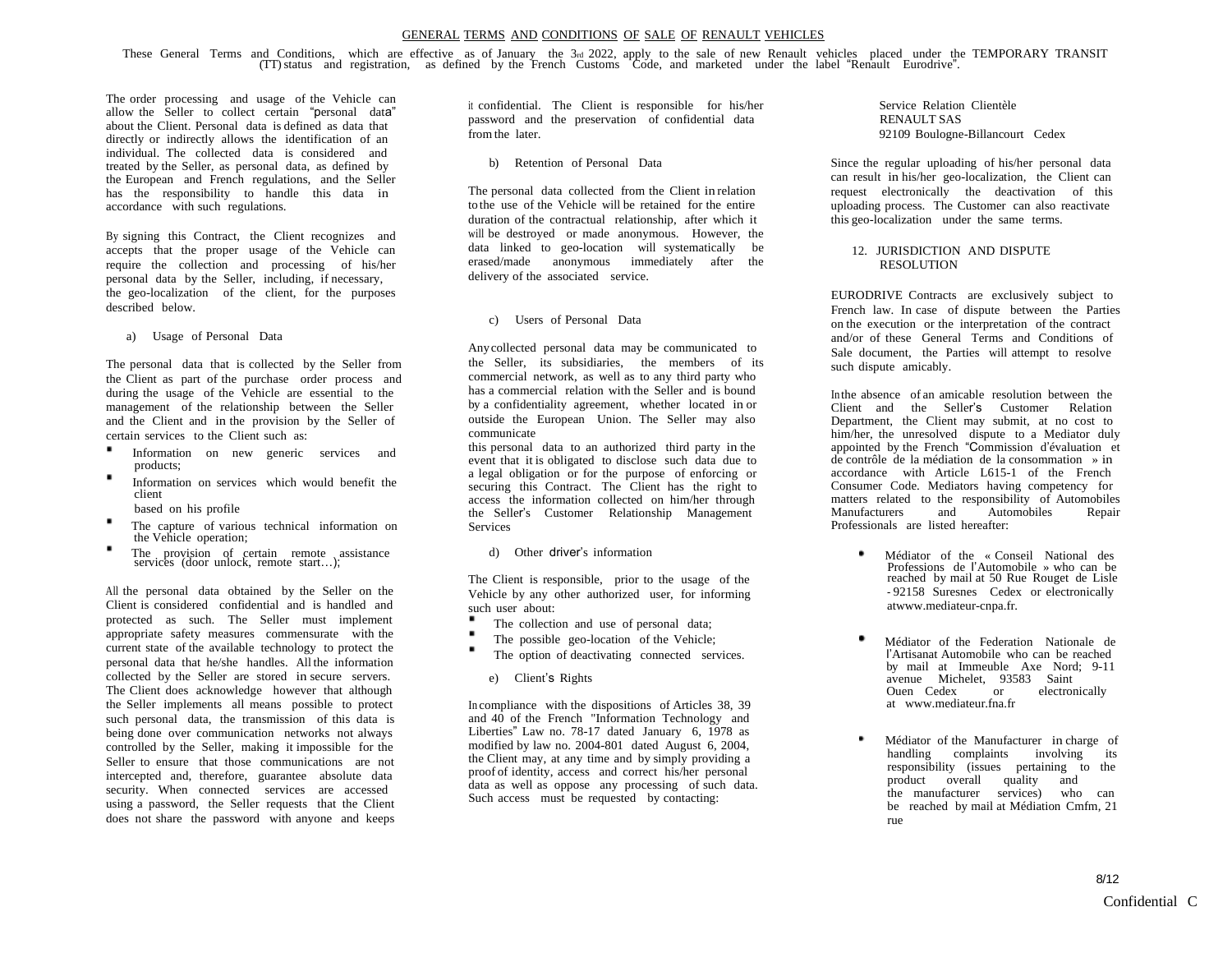These General Terms and Conditions, which are effective as of January the 3rd 2022, apply to the sale of new Renault vehicles placed under the TEMPORARY TRANSIT<br>(TT) status and registration, as defined by the French Custom

des Malmaisons, 75013 Paris or electronically atwww.mediationcmfm.fr.

In the absence of <sup>a</sup> successful mediation process, the parties acknowledge and agree that French Courts of Law will have exclusive jurisdiction over any litigation proceedings. Ifthe Client is a professional, the Court in which the Seller has its main establishment will have jurisdiction. Ifthe Client is not a professional, jurisdiction will be determined according to the principles of the French Civil Procedure Code.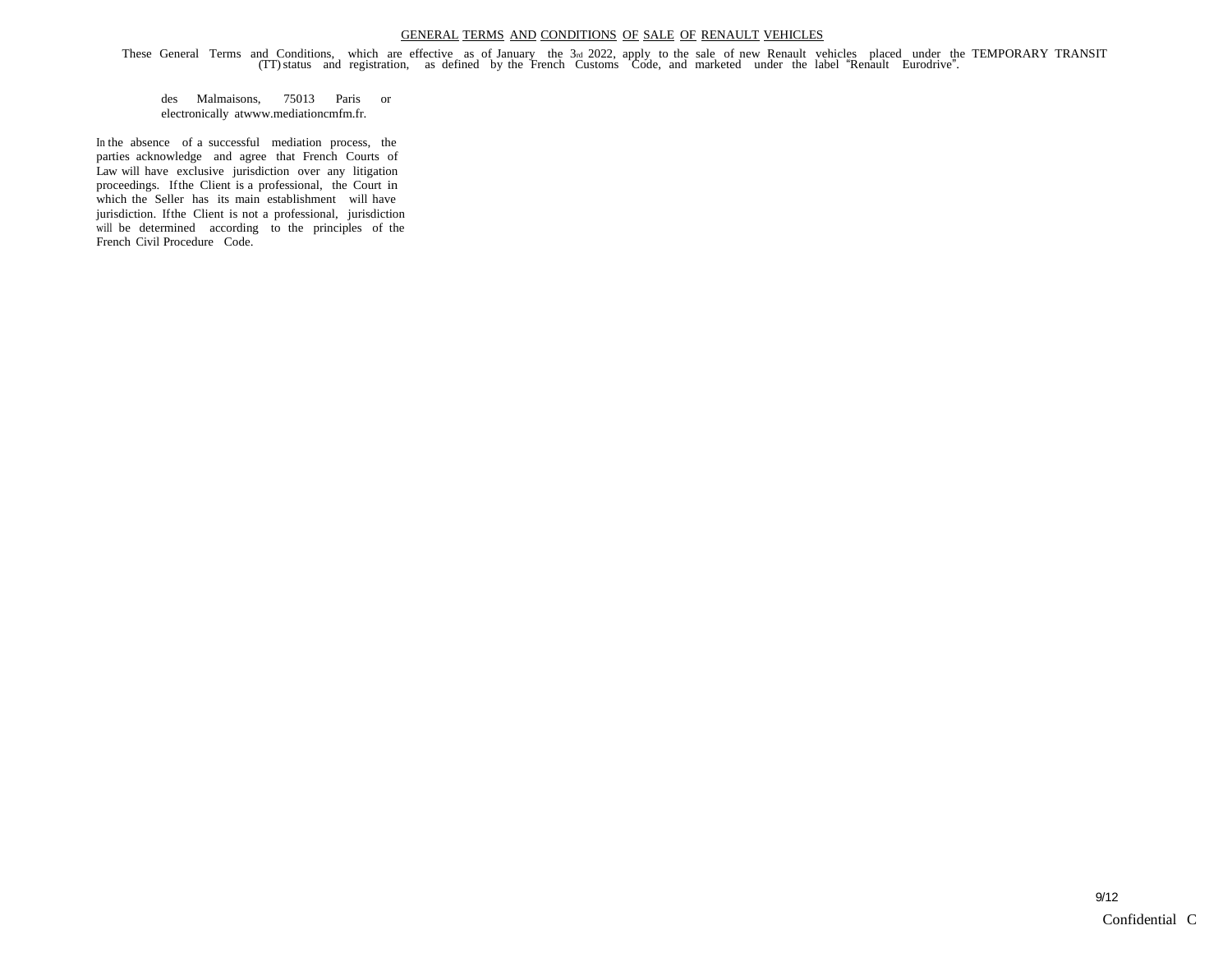## RENAULT EURODRIVE ROAD ASSISTANCE **SERVICE**

The 'EURODRIVE ASSISTANCE' coverage is an integral part ofthe RENAULT EURODRIVE package. Itis insured and implemented by ASSURIMA under the name "RENAULT EURODRIVE ASSISTANCE" Roadside assistance services.

The services will be provided in the event of:

- \* Accident
- Theft or attempted theft,
- $\ddot{\phantom{1}}$ Breakdown,
- Flat tire,
- Loss, theft or breakage of keys
- . Fuel error.

- For non-immobilizing safety breakdowns, only the main benefits will be provided under this agreement. - For malfunctions of the on-board GPS system and/or air conditioning system, RENAULT EURODRIVE ASSISTANCE will process the request and redirect you to the nearest Renault repairer.

#### 1)Main benefits:

In all cases, roadside assistance and/or towing services are included.

#### Roadside assistance/towing:

RENAULT EURODRIVE ASSISTANCE will organize and cover the roadside assistance and/or towing the vehicle which has broken down, been in an accident or found damaged after a theft/attempted theft.

-In France, the vehicle will be towed to the Renault repairer, Renault Retail Group or dealer, appointed by RENAULT EURODRIVE ASSISTANCE.

-Abroad, to the nearest Renault repairer.

2)Additional benefits (with the exception of nonimmobilizing safety breakdowns or malfunctions of the onboard GPS system and air conditioning system):

2.1. Ifthe vehicle is unavailable or off the road more than 12 hours, you may select one of the following options:

for the period your Eurodrive vehicle is off the road. Once 2.1.1 RENAULT EURODRIVE ASSISTANCE will provide you<br>with a hire vehicle at most equivalent to the category of the<br>for the period would will hire vehicle is off the road. Once<br>the repairs have been performed, the hire vehic returned to the original pick-up agency and your repaired vehicle MUST be picked up within 24 2.1.1 RENAULT EURODRIVE ASSISTANCE will provide you with a hire vehicle at most equivalent to the category of the vehicle as off the road. Once

hours of completion of the repairs.

Renault Eurodrive Assistance will cover the cost of Renault Eurodrive Assistance will cover the cost of<br>the temporary rental vehicle mentioned above, up to<br>750 Euros any amount over and above this the temporary rental vehicle mentioned above, up to 750 Euros any amount over and above this sum as well as all fuel costs will be your responsibility.

2.1.2 Ifyou wish to wait for your vehicle to be repaired on sum as well as all fuel costs will be your responsibility.<br>
2.1.2 If you wish to wait for your vehicle to be repaired on<br>
the spot, RENAULT EURODRIVE ASSISTANCE will<br>
contribute to your hotel expenses up to the spot, RENAULT EURODRIVE ASSISTANCE will contribute to your hotel expenses up to a limit of €65 per night and per beneficiary. You will be required to pay for any bar, restaurant and telephone costs as<br>well as any incidental costs. we spot, KENNELL ENNOUR<br>a limit of C65 per night and per<br>required to pay for any bar, re<br>well as any incidental costs.

#### Service performance terms

RENAULT EURODRIVE ASSISTANCE agrees to provide the above-mentioned services 24/7 and with the utmost diligence. The above-mentioned services shall be performed subject to local availability and The above-mentioned<br>
services shall be performed subject to local availability and<br>
in accordance with the local regulations, notably in terms<br>
of accommodation or vehicle hire,<br>
or availability at a given moment in time S or availability at a given moment in time. Services which have not been organized or agreed beforehand by RENAULT **EURODRIVE** ASSISTANCE shall not give rise to any refunds or compensation. If RENAULT EURODRIVE ASSISTANCE replaces the vehicle by a hire vehicle through a car rental company, this company shall ask you to make an imprint of your credit card; itmay also offer additional insurance (inparticular for the excess) which will be at your expense. Exclusions: RENAULT EURODRIVE ASSISTANCE operations are limited by the authorizations granted by local authorities. It shall not be held liable for any breaches or shortcomings in performing its obligations limited by the authorizations granted by local authorizations<br>
shall not be held liable for any<br>
breaches or shortcomings in performing its obligations<br>
which are the result of force majeure, war, strikes,<br>
impoundments or enforcement agencies, official prohibitions, piracy, which are the result of force majeure, war, strikes,<br>impoundments or restrictions by the law<br>enforcement agencies, official prohibitions, piracy,<br>engine explosions or nuclear or radioactive<br>RENAULT EURODRIVE agreement does impoundments or restrictions by the law<br>enforcement agencies, official prohibitions, piragine<br>RENAULT EURODRIVE agreement does<br>not cover situations when you run out of fue

not cover situations when you run out of fuel, nor does it cover, Incidents related to misuse of the vehicle (such as improper operation of a vehicle with manual transmission), mechanical incidents affecting trailers and hitches, the purchase of vignettes type

crit'air,winter tires and chains, fines or violations, bar, telephone, restaurant, motorway tolls, the cost of servicing the vehicle or the costs which you should normally have paid for if a covered event had not occurred (e.g.: hotel). The RENAULT

EURODRIVE agreement also does not cover incidents which occur as a result of you

competing in sports competitions, bets and matches.

#### ASSURIMA

Société Anonyme with a registered share capital of €4,200,000 Company regulated by the French Insurance Code

Registered office: 118 avenue de Paris - CS 40000 - 79033 -Tel. in France 01 84 95 96 97 -International tel: +33 1 84 95 96 97 -E-mail:das@ima.eu- 481 514 149 RCS NIORT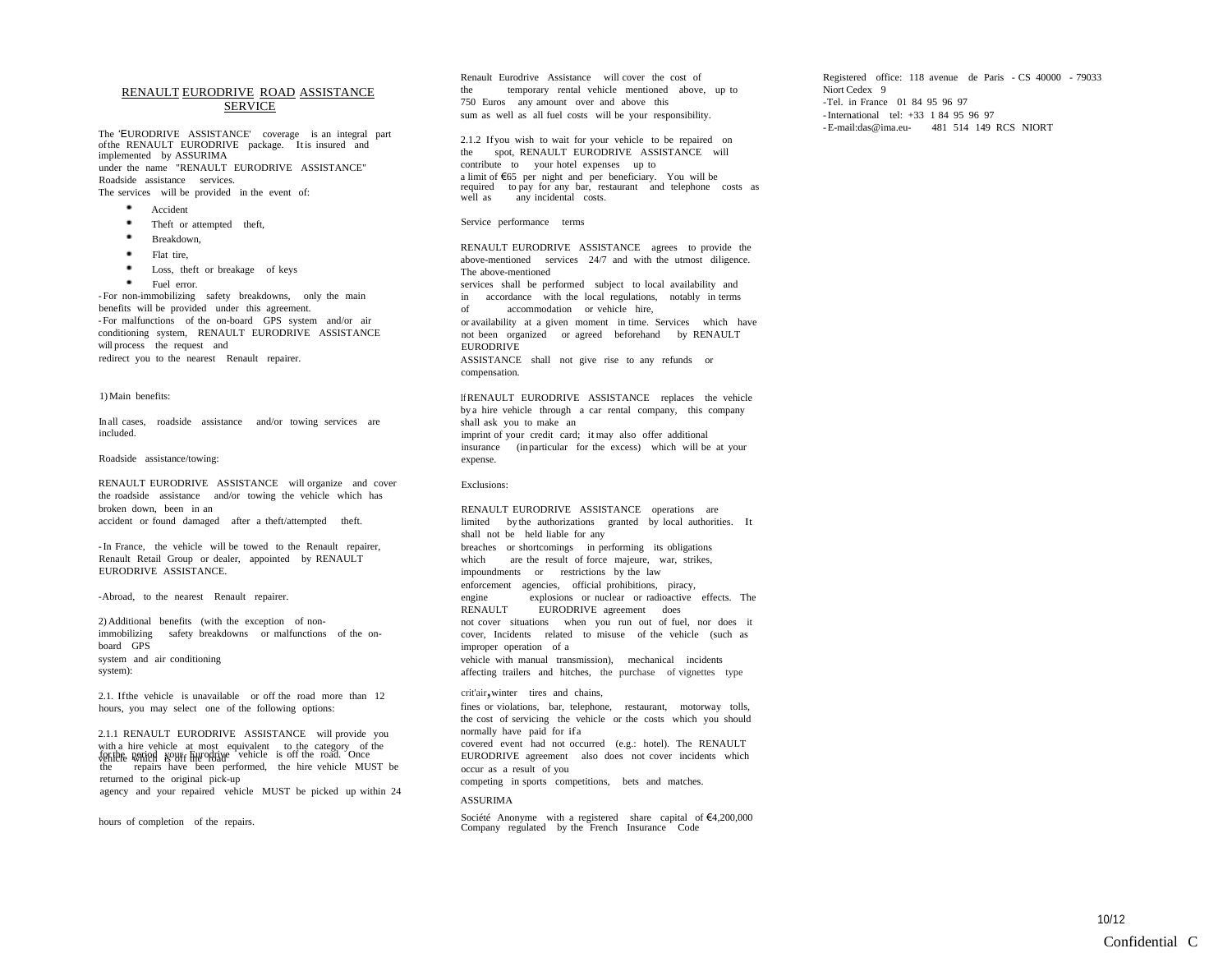# Remote transaction cancellation option form

The form below is provided to the Client as a suggestion to ensure proper wording of the cancellation request to be sent to the Seller or its Agent as per the terms of Section 1.2 of this contract.

T o t h e A tte nti o n o f … … … … … … … … … … … … … … … ( i n s e rt t h e i nf o r m a ti o n o f t h e re c i pie nt h e r e ) F r o m : I n s e rt y o u r o w n d e t a ils h e r e (la st n a m e , first n a m e , f ull a d d r e s s , te le p h o n e n u m b e r, e m a il a d d r e s s o r fa x n u m b e r … e t c )

lhereby notify you of my decision to use the right provided to me under Section 1.2 of the General Terms and Conditions of-Sales<br>of-my Eurodrive vehicle and cancel the said Sales contract which references are below:

- $\bullet$  Contract Number:
- ٠. Order date:
- V é hicle Details:
- $\bullet \qquad \text{D delivery} \quad \text{Date} \quad \text{and} \quad \text{Time:}$
- Planned Return Center
- Planned Return Date and Time:

(Insert your location, the date and your Signature and send to the recipient as per the conditions set in Section 1.2)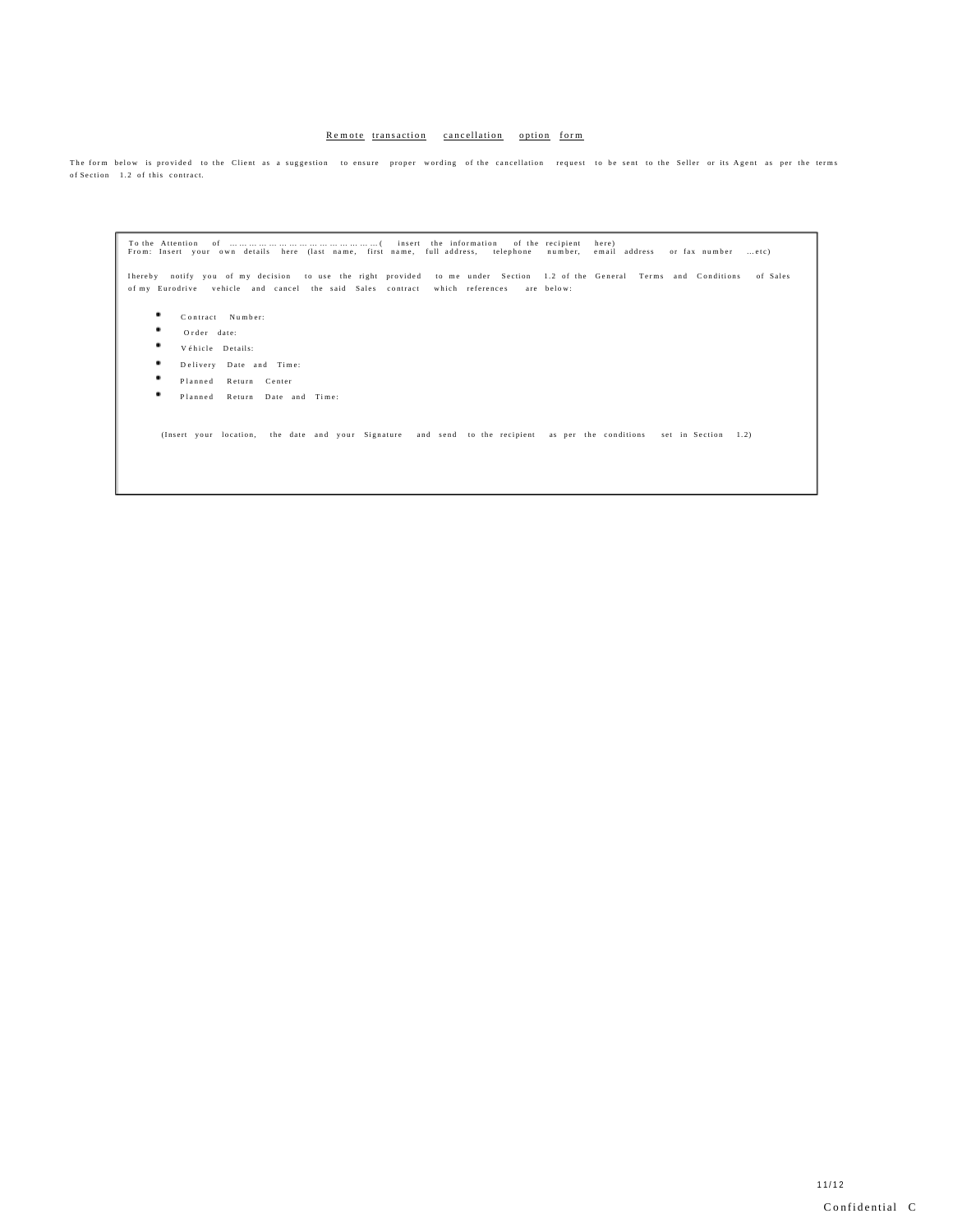

# **SUMMARY OF THE EURODRIVE INSURANCE CONDITIONS – AXA CS contract n°XFR 005700MO**

The complete General Conditions of AXA CORPORATE SOLUTIONS are available on demand. The conditions of this contract apply inthe countries shown on the valid Green Insurance card and whose national code letters have not been stricken out. –Monaco, -Andorre, The Vatican, Saint Martin, Liechtenstein and the DROM, COM POM are also included.

## 1- Damage to third-parties

#### **1a -CIVIL LIABILITY**

Coversthe civil liability of the insured party inaccordance to the article L211-1 of the French Insurance Code. The insurer covers damages caused tothird parties (passengers, property or persons outside the vehicle) bythe

vehicle when in motion or stationary. Limits applicable to the amounts of the guarantee:

#### \*bodily harm: no limits

\*material damage: €100,000,000 with the sublimits below :

- material damage byfire or explosion: €10,000,000 per claim - accidental material damage to the environment (accidental pollution) :€10,000,000 per claim
- material damage to the aircraft :€1,120,000 per claim

\*consequential immaterial damages to an accident :10,000,000€ per claim

#### **1b -DEFENSE – RECOURSE and ADVANCE PAYMENT ON REPARATION**

Defense: Whenever the responsibility of the insured person can be sought, the insurer shall cover the costs relative to the protection of hisfinancial interests in accordance with the clauses B-1 of chapter VII of the General Conditions.

Recourse: The insurer shall act on behalf of the insured inorder to obtain from any responsible third party reparation of the damages sustained by the insurer in<br>case of accident.. Expenses to be exposed by the insurer for Advance payment on reparation: this guarantee provides the owner of the insured vehicle with a 20.000 Euros maximum advance payment of the compensation to which he/she is entitled, as a result of the damage caused to the v Recourse: The insurer shall act on behalf of the insured inorder to obtain from any responsible third party reparation of the damages sustained by the insurer in<br>case of accident.. Expenses to be exposed by the insurer for must here is continued. The control of the damage caused to the vehicle provided this daparty, registered in France, with valid insurance in France and whose liability is established.

#### **1c– LEGAL PROTECTION**

Guaranteeper incident according to the clauses of the Legal Protection Annex XAUT 315 12/08.

# 2– Damage suffered by the vehicle

The guarantees are granted to the value say bythe expert of the insured vehicle the day of the incident (chapter VII of the General Conditions excluding light vehicles related to the compensation in conventional value.<br>Collision between the insured vehicle and one or more other vehicles

**Impact between the insured vehicle and a fixed or mobile object the property of the insured and a fixed property of the object** 

The insiderer covers in truth direct material damage resulting from the following:<br>[] Acts of vandalism

Partial damage or total loss of the insured vehicle d ungtransportation by land

[] Damage caused by natural phenomena, such as earthquakes, volcanic eruptions, tidal waves, flooding, typhoons, falling snow ostones, avalanches, hail, tornado, mudslide.

Exclusions: punctures tires, damage caused by poor maintenance, wear to the vehicle or falling accessories; partial damage during transportation by sea or air; *damages or breakdowns covered by themanufacturer's warranty (see the Warranty Book).*

#### **2b-FIRE/EXPLOSIONS/TERRORIST ATTACKS/STORMS**

Directdamage caused byfire, explosions (including terrorist attacks), lightning and storms are covered. The guarantee covers without excess the value of the insured vehicle established byanassessor on the day of the incident (see Chapter VII of the General Conditions).

#### **2c– THEFT/ATTEMPTED THEFT**

Damagecaused bythe theft or attempted theft of the insured vehicle are covered. The guarantee covers without excess the value of the insured vehicle established byanassessor on the day of the incident (see Chapter VII of the General Conditions).

#### **2d– GLASS PARTS** (Vehicle of less than 3.5 tons only)

Damageto windows and glass or organic glass parts (windscreens, rear windows, side windows, door windows, lights, sun roofs) iscovered. The guarantee covers without excess the cost of replacement.

### **2e– NATURAL DISASTERS**

Inaccordance with articles L125-1 and L125-2 of the French Insurance Code, this guarantee applies to damage caused essentially byabnormally violent natural phenomena.

This guarantee isconditional on the publication of an interministerial notice inthe Official Journal of the French Republic decreeing astate of natural disaster. Geographical scope: mainland France andCorsica. Application of alegal excess (€380 per vehicle from 01 / 01 / 2010)

3– Bodily harm to passengers